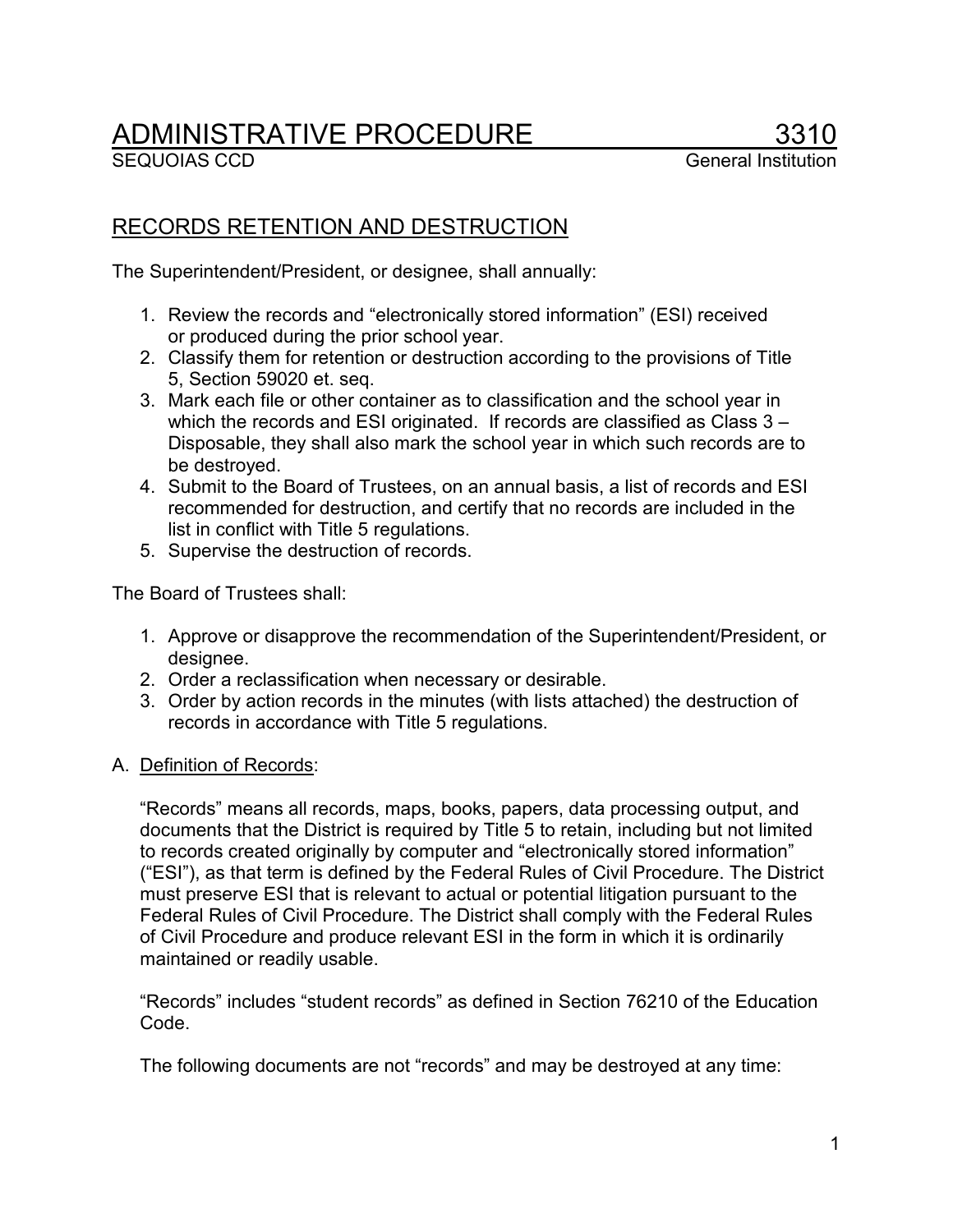- 1. Additional copies of documents beyond the original or one copy. (A person receiving a duplicated copy need not retain it.)
- 2. Correspondence between District employees that does not pertain to personnel matters or does not constitute a student record.
- 3. Advertisement and other sales material received.
- 4. Textbooks used for instruction, and other instructional materials, including library books, pamphlets and magazines.

### B. Classification of Records:

As specified above, the Superintendent/President, or designee, shall review "records" received or produced during the prior academic year and classify them as Class 1 – Permanent, Class 2 – Optional, or Class 3 – Disposable. Each classification is defined in the following.

### C. Class 1 – Permanent Records:

The original of each of the following records, or one exact copy thereof when the original is required by law to be filed with another agency, is a Class 1 – Permanent record and shall be retained indefinitely unless copied or reproduced in accordance with Section 59022(e) of Title 5.

#### 1. Annual reports:

- a. Official budget
- b. Financial report of all funds (including cafeteria and student body funds)
- c. Audit of all funds
- d. Full-time equivalent student (including Period 2 and Period 2 reports)
- e. Other major annual reports (containing information relating to property, activities, financial condition, or transactions and those declared by Board minutes to be permanent).
- 2. Official actions:
	- a. Minutes of the Board or committees thereof, including the text of a rule, regulation, policy, or resolution not set forth verbatim in minutes but included therein by reference only.
	- b. Elections, including the call, if any, for and the result (but not including detail documents, such as ballots) of an election called, conducted, or canvassed by the Board for a Board member, the member's recall, issuance of bonds, incurring any long-term liability, change in maximum tax rates, reorganization, or any other purpose.
	- c. Personnel records. All detail records relating to employment, assignment, employee evaluations, amounts and dates of service rendered, termination or dismissal of an employee in any position, sick leave record, rate of compensation, salaries or wages paid, deductions or withholdings made and the person or agency to whom such amounts were paid. In lieu of the detail records, a complete proven summary payroll record for every employee of the District containing the same data may be classified as Class 1 – Permanent, and the detail records may then be classified as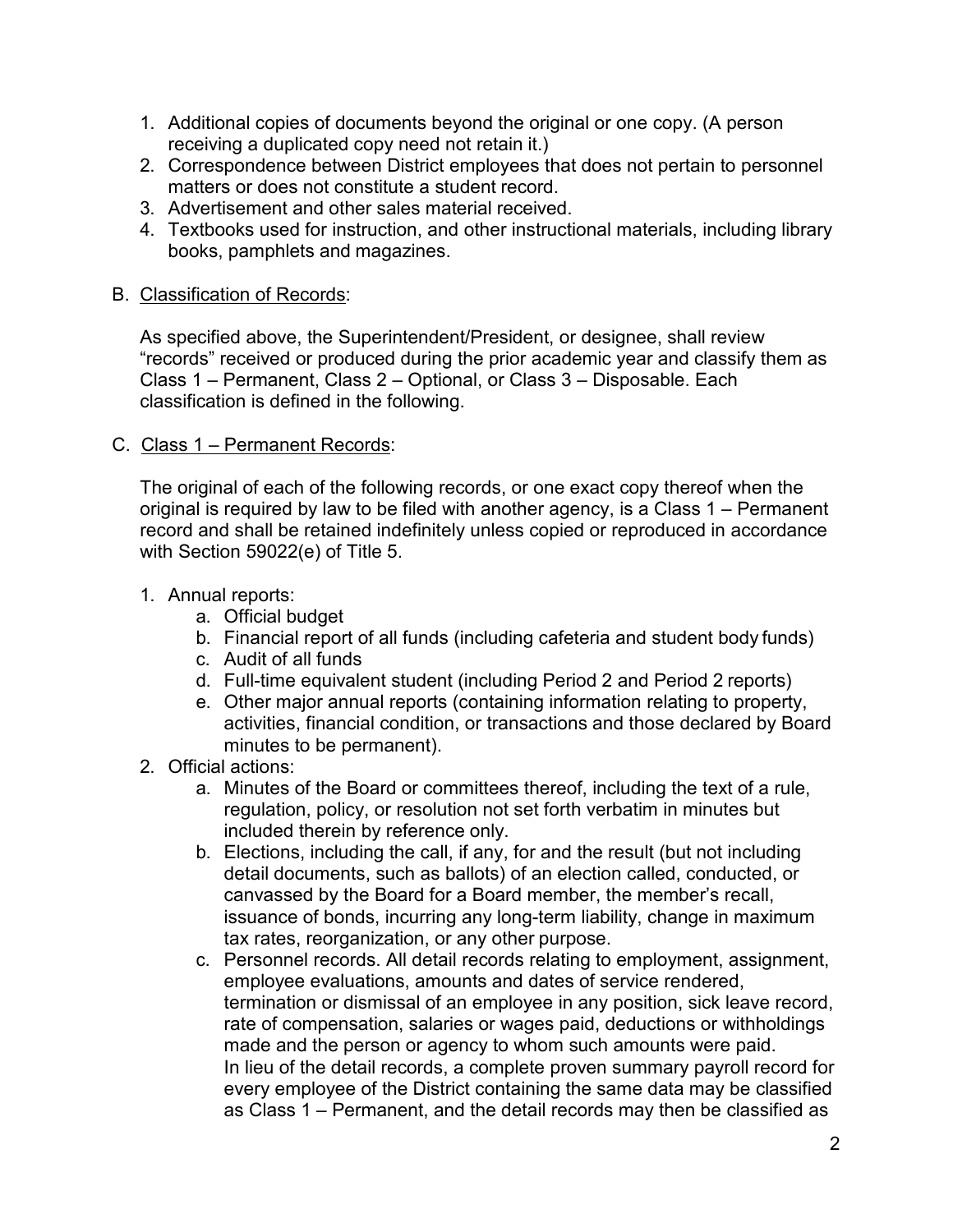Class 3 – Disposable.

- 3. Student records: The records of enrollment and scholarship for each student may include, but need not be limited to, those items listed below. In addition, all records pertaining to any accident or injury involving a student for which a claim for damages has been filed as required by law, including any policy of liability insurance relating thereto, except that these records cease to be Class 1 – Permanent records, one year after the claim has been settled or after the applicable statute of limitations has run shall be included.
	- a. Name of student
	- b. Date of birth
	- c. Place of birth
	- d. Name and address of a parent having custody or a guardian, if the student is a minor
	- e. Entering and leaving date for each academic year and for any summer session or other extra session
	- f. Subjects taken during each year, half year, summer session or quarter
	- g. If grades or credits are given, the grades and number of credits toward graduation allowed for work taken.
	- h. Student Grievances: official written grievances by students who believe a District decision or action has adversely affected their status, rights or privileges as a student (refer to Administrative Procedure 5503 – Student Rights and Grievances).
- 4. Property records: All detail records relating to land, buildings, and equipment. In lieu of such detail records, a complete property ledger may be classified as Class 1 – Permanent, and the detail records may then be classified as Class 3 – Disposable. The property ledger should include: all fixed assets; an equipment inventory; and the following for each unit of property: date of acquisition or augmentation, the person from whom acquired, an adequate description or identification, and the amount paid, and comparable data if the unit is disposed of by sale, loss, or otherwise.
- 5. Bond Records: In particular, the District will maintain or cause to be maintained detailed records with respect to each security, obligation, annuity contract, or an other investment-type property allocated to Gross Proceeds, including: (i) purchase date, (ii) purchase price, (iii) information establishing fair market value on the date such investment is allocated to Gross Proceeds, (iv) any accrued interest paid, (v) face amount, (vi) coupon rate, (vii) periodicity of interest payments, (vii) disposition price, (ix) any accrued interest received, and (x) disposition date. The District shall establish separate sub-accounts or take other accounting measures in order to account fully for all Gross Proceeds. The District shall maintain books and records with respect to the allocation of Gross Proceeds in accordance with this Tax Certificate. All records required to be maintained pursuant to this Tax Certificate must be kept as long as the Bonds are outstanding plus three years after all Bonds are retired, and with respect to Bonds refunded by the Bonds, for the same period required for the Bonds.

### D. Class 2 – Optional Records:

Any record worthy of further preservation but not classified as Class 1 – Permanent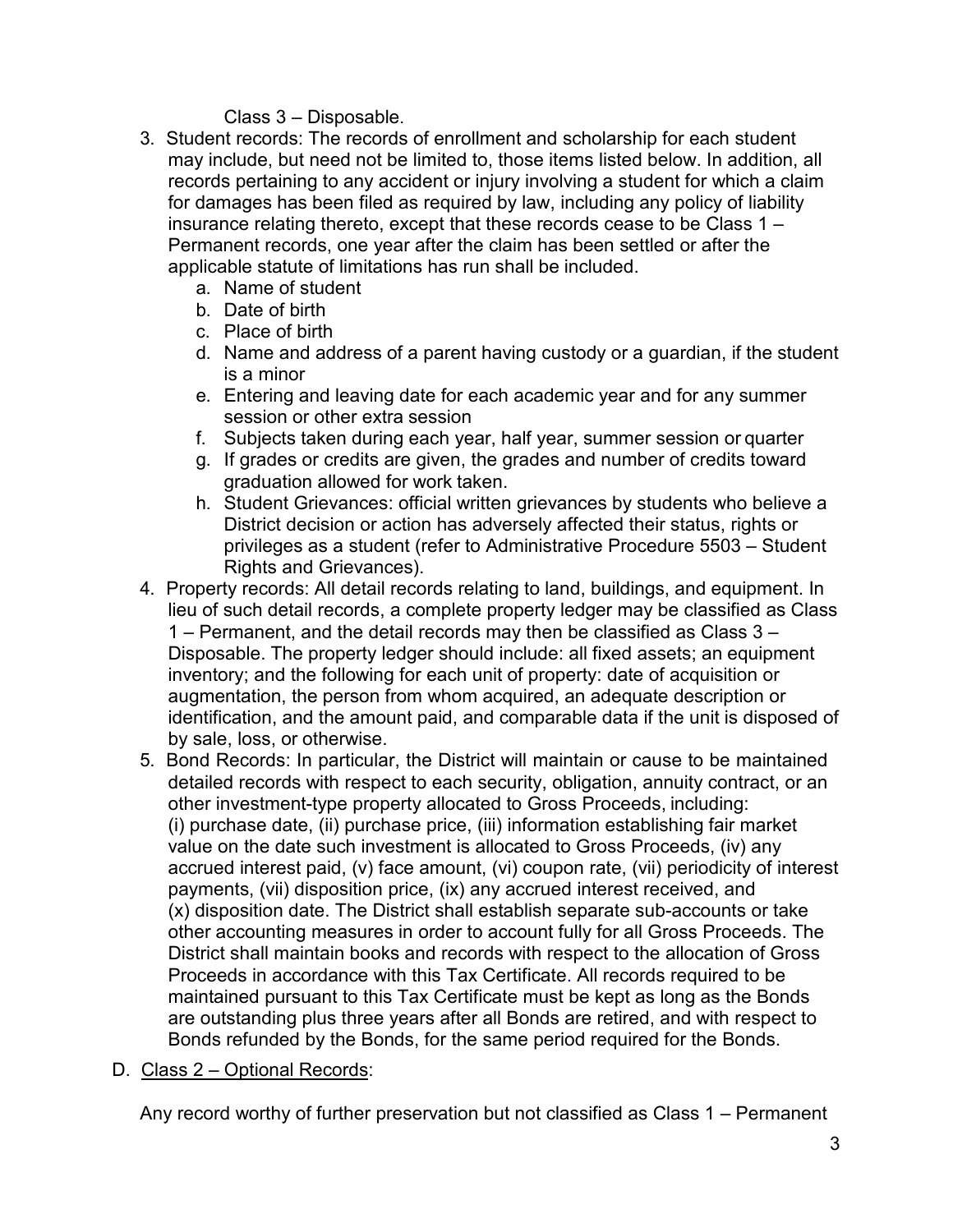may be classified as Class 2 – Optional and shall then be retained until reclassified as Class 3 – Disposable. If the Superintendent/President, or designee, determines that classification should not be made by the time specified in Section 59022 of Title 5, all records of the prior year may be classified as Class 2 – Optional, pending further review and classification within one year.

### E. Class 3 – Disposable Records:

All records, other than Continuing Records, not classified as Class 1 – Permanent or Class 2 – Optional, shall be classified as Class 3 – Disposable. These will include, but not be limited to, detail records relating to: records basic to audit (including those relating to attendance, full-time equivalent student, or a business or financial transaction such as purchase orders, invoices, warrants, ledger sheets, canceled checks and stubs, student body and cafeteria fund records, etc.), or detail records used in the preparation of any other report; and, period reports such as daily, weekly, and monthly reports, bulletins, and instructions.

- F. Procedures for review of classified records include:
	- 1. All records not classified prior to July 1, 1976, are subject to this same review and classification. If such records are three or more years old and classified as Class 3 – Disposable, they may be destroyed without further delay.
	- 2. Records originating during a current academic year shall not be classified during that year.
	- 3. Records of a continuing nature, i.e., active and useful for administrative, legal, fiscal, or other purposes over a period of years, shall not be classified until such usefulness has ceased.
	- 4. Whenever an original Class 1 Permanent record is reproduced on file or electronically, the copy is classified as Class 1 – Permanent. The original record, unless classified as Class 2 – Optional, may be classified as Class  $3 -$ Disposable and may destroyed if the following conditions have been met:
		- a. The reproduction was accurate in detail.
		- b. The Superintendent/President, or designee, has attached to or incorporated in the copy or system a signed and dated certification of compliance with the provisions of Section 1531 of the Evidence Code, stating that the copy is a correct copy of the original, or a specified part thereof.
		- c. The copy was placed in an accessible location and provision was made for permanent preservation, examination and use.
		- d. If the record is photographed or microfilmed, the reproduction must be on film of a type approved for permanent, photographic records by the United States Bureau of Standards.
- G. Retention Period:

Generally, a Class 3 – Disposable record should be destroyed during the third college year after the academic year in which it originated (e.g., 1993-94 plus  $3 =$